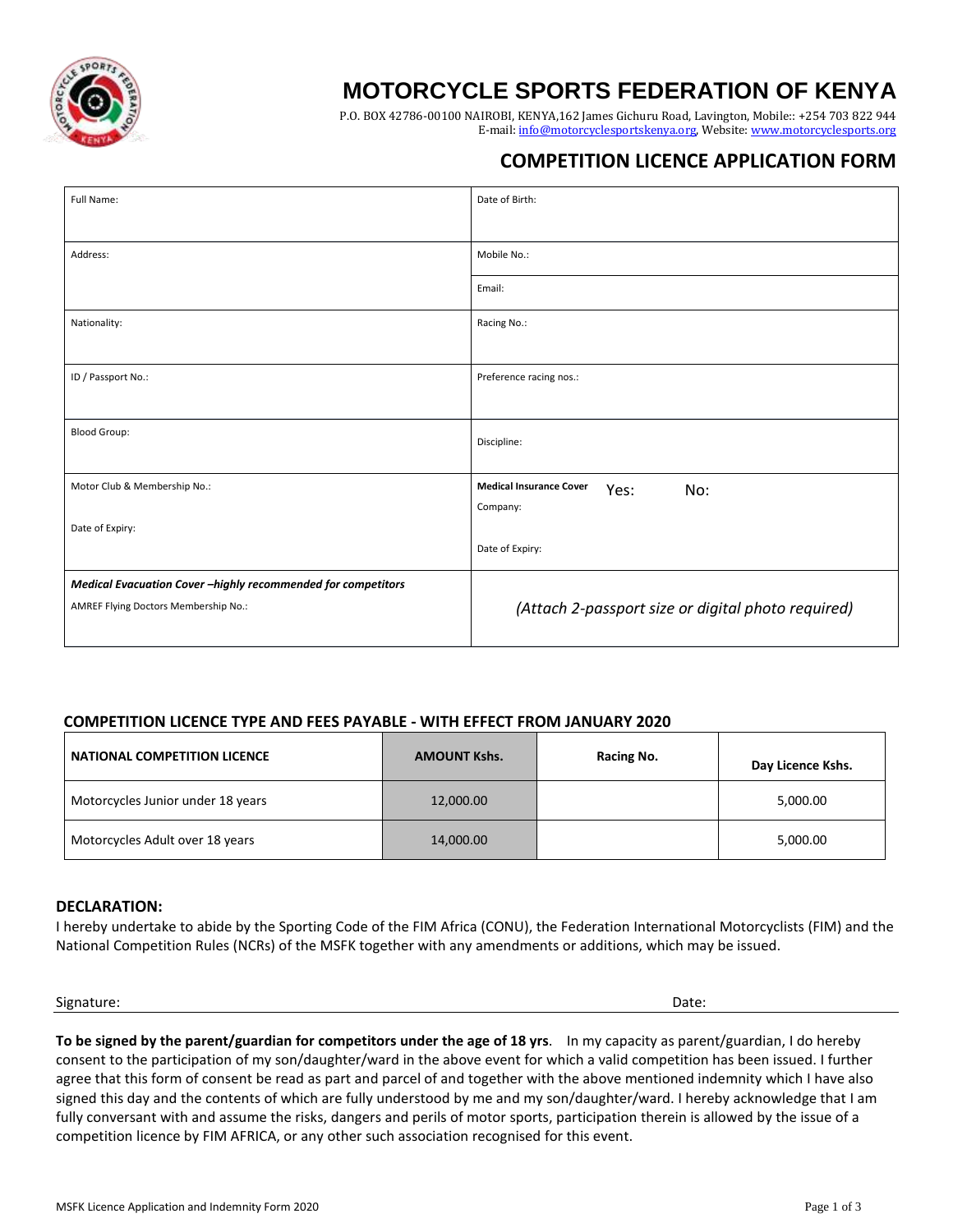# **IMPORTANT**

Competition Licenses will only be issued with the valid Medical History Form (Appendix A) and Medical Examination Form (Appendix B) duly signed and stamped by a recognised Doctor or Medical Practitioner. The same will be subject to scrutiny by the Medical Safety Delegate.

## **DOPING CODE**

In accordance with the protocols of MSFK, FIM Africa and FIM Anti Doping Code, all Motor Sports Competitors should be aware that they might be tested for prohibited substances either during or out of completion.

In accordance with this regulation, I accept and understand that I may be tested for prohibited substances either during or out of competition. I further understand, should I test positive on the samples submitted that I will be subject to disciplinary action envisaged in the Anti Doping Code as prescribed by the World Anti Doping Agency **(WADA)**

Name and Signature of Applicant: Date:

Name and Signature of Guardian of Applicant: Date:

### **CHECKLIST FOR DOCUMENTS TO BE PROVIDED WITH THE NATIONAL COMPETITION LICENCE APPLICATION**

|                | <b>MOTORCYCLE SPORTS FEDERATION OF KENYA</b>             | <b>TICK</b> |
|----------------|----------------------------------------------------------|-------------|
| 1              | Birth Certificate for Juniors UNDER 18 YEARS             |             |
| 2              | National ID or Passport copy                             |             |
| 3              | KMS Foundation Medical Forms Appendix A & B (Compulsory) |             |
| $\overline{4}$ | <b>AMREF Evacuation Cover (Optional)</b>                 |             |
| 5              | Club Membership Card                                     |             |
| 6              | Recent Passport Size Photographs (2 photographs)         |             |

| <b>FOR OFFICIAL USE:</b> Checked by: |       |  |
|--------------------------------------|-------|--|
| Name / Signature:                    | Date: |  |
|                                      |       |  |

| Receipt No:                                                      | Competition License No. Issued: | Date:                         |
|------------------------------------------------------------------|---------------------------------|-------------------------------|
| Verification of Medical Forms by CMO:                            | <b>Comments:</b>                | Approved:                     |
| <b>Medical History Form:</b><br><b>Medical Examination Form:</b> |                                 | Issue of Medical booklet No.: |
| CMO Name:                                                        | Signature:                      | Date:                         |

**DECLARATION, UNDERTAKING, WAIVER AND INDEMNITY TO BE COMPLETED AND SIGNED BY EVERY COMPETITOR**